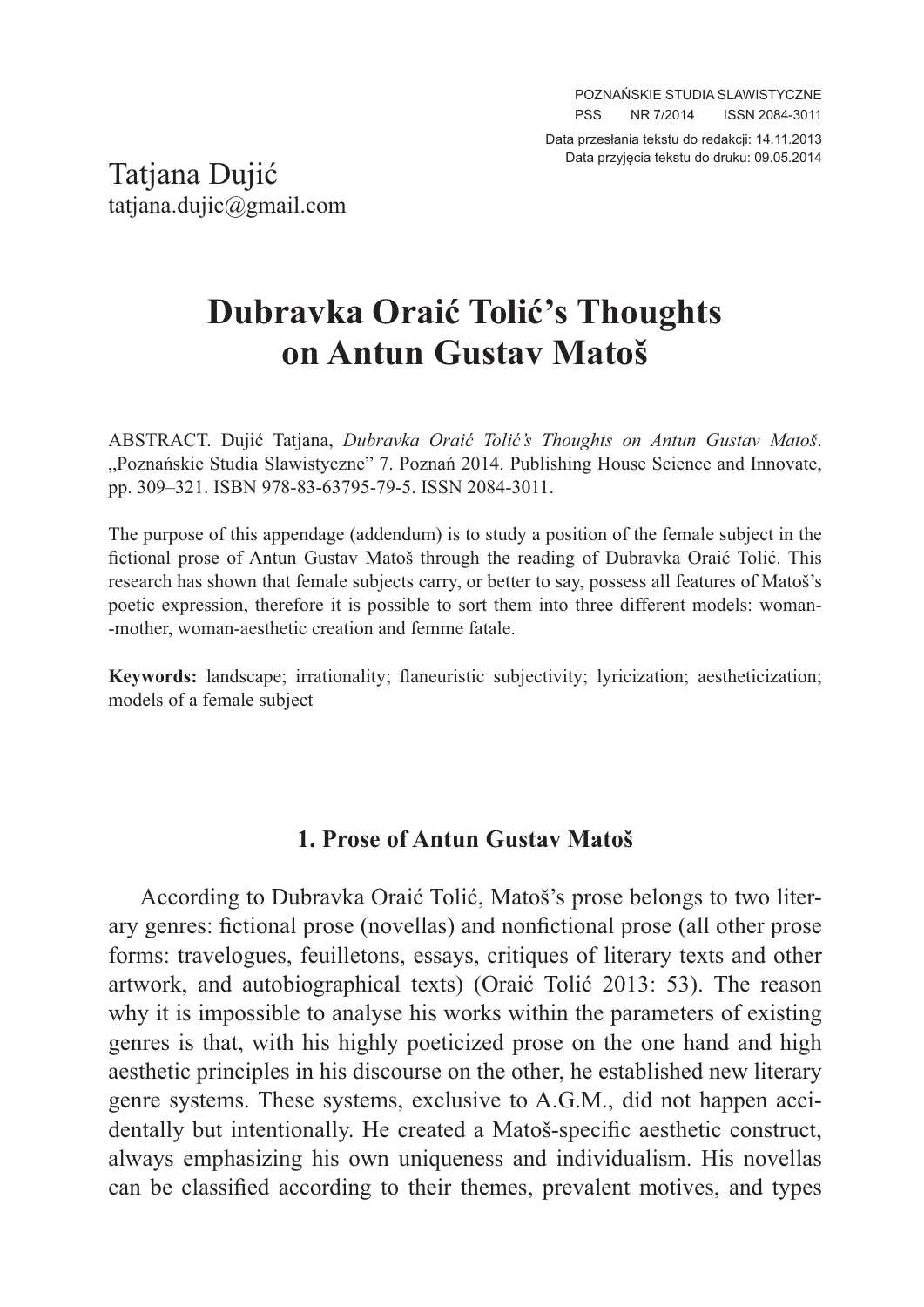of motivation (i.e. realistic, social, external, i.e. modernist, motivated by the literary process). Dubravka Oraić Tolić distinguishes between two basic narrative sub-groups in Matoš's prose: 1. short stories with impressionist elements; 2. short stories with dominant symbolist elements often intertwined with fantastic and grotesque details.

A.G.M.'s literary evolution happened in a historically reverse chronological order. Pre-avant-garde elements, fantasy prose, and ever-stronger aesthetic elements in his early work all announced avant-garde. Although Matoš announced avant-garde with his use of various implicit forms, he also vehemently denied it , when avant-garde stepped out of the realm of aestheticism and quiet stylization and into the harsh reality of programs and manifestos that called for violence" (Oraić Tolić 2013: 28). His novellas with powerful story lines, depicting situations found in actual social situations or possibly psychologically motivated, were not written in the spirit of realism. The poet was influenced by both cultural content and factual knowledge; he was subjected to a mixture of impressions, experiences, and intellectual stimuli.

Miroslav Šicel emphasizes that A.G.M. "reached his highest literary success with novellas in which poetic motifs of amorous yearning and pronounced poetic intonation actually contribute to the creation of a certain type of a prose poem of" (Oraić Tolić 2005: 6). Examples of this are the novellas: *Cvijet sa raskršća* (A Flower at the Crossroads) and *Balkon*  (The Balcony).

A person who gets used to clouds instead of a roof, to hills instead of stairs, to woods instead of rooms, one who heard the voice of the Lord above the waters cannot live in houses. The sea and the wind are my bow and my piano, flowers and stars are letters in my book, silence is my reader (Matoš 1993: 238).

I have nothing except love, but it does not drip from my chest like honey from a mature hive; it is stronger and more faithful than our old balcony, warmer than the sun and deeper than midnight darkness. Listen to the leaves rustling for us; listen to the birds sighing as we fall asleep; listen to the double reed aulos sobbing in the silent branches!(Matoš 1993: 226).

A gap between reality and fantasy, the real and the unreal, fact and dream, object and subject characterize symbolist novellas, as opposed to impressionistic ones. Among these, several types of novellas stand out: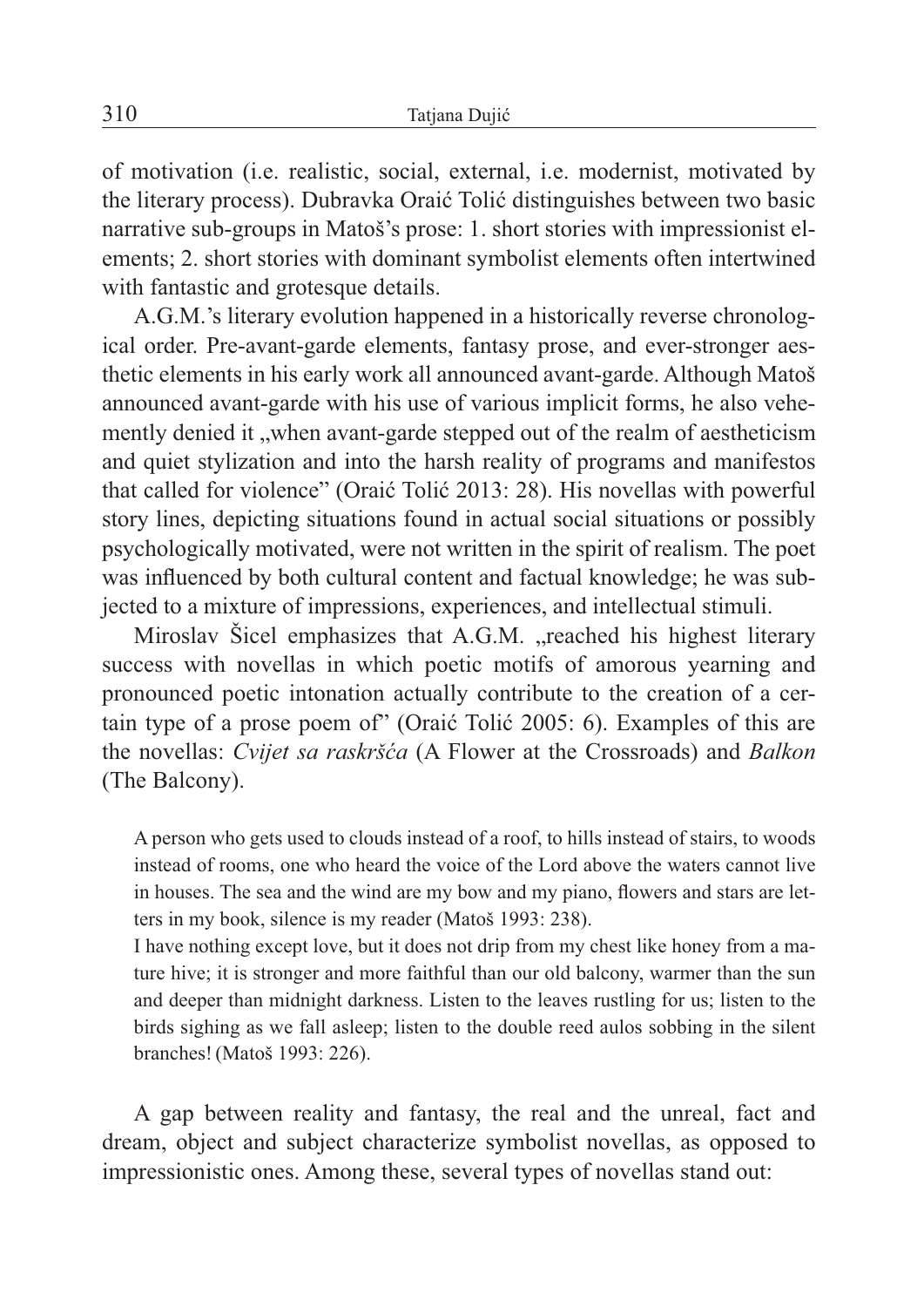1. Novellas in which two worlds clash (*Moć savjesti* [The Power of Conscience], *Miš* [The Mouse], *Camao*, *Iglasto čeljade* [A Needle-like Creature], *Duševni čovjek* [The Man With a Soul], *Osveta ogledala* [The Revenge of Mirrors]).

2. Novellas in which the world of fantasy and ideals remains out of reach (*Lijepa Jelena* [The Beautiful Jelena]), *Balkon*, *Put u ništa* [Journey to Nothing], *Cvijet sa raskršća*.

3. Novellas depicting a transcendental world of fantasy and dreams, in which a man is just a part of the universe (*Samotna noć* [A Lonely Night], *O tebi i o meni* [About You and Me], *Sjena* [A Shadow]) (Oraić Tolić 2013: 51).

Since Matoš appeared on the literary scene at the time when social and national issues abated and made room for psychological studies of human personalities, it does not come as a surprise that A.G.M. did not combine elements of real life into a realistic whole but concentrated on his own vision of the world. Influences of the E.A. Poe's irrational and morbid world are easily recognizable in count Andrija's fear or in the suicidal curiosity of the *Iglasto čeljade*, but morbidity and horror, imagination and dreams maybe best describe the similarity between Matoš and Poe, as exemplified in the novella *Samotna noć* (Bašić 1970: 393–412).

I stumble aghast into one, then another home: all dead, all died tonight. I wandered, staggered over bodies of dead noblemen and noblewomen, craftsmen, and soldiers. In the courtyards dead cattle and poultry lay sprawled. Across bare steps of a church dead monks clad in black lay like musical notes in an old breviary. But that chant was mute and dark. (…) I stepped into blackness, into a condemned place, into Deathtown (Matoš 1993: 207).

Thematically, Matoš' novellas deal with topics of love or death. In her study *Čitanja Matoša* (Reading Matoš), Dubravka Oraić Tolić divides lovethemed novellas into two types:

1. Unreachable ideals of love and beauty due to the conflict between fiction and faction (*Miš*, *Camao*, *Balkon*). 2. Love as eternal yearning (*Cvijet sa raskršća*) (Oraić Tolić 2013: 52).

Novellas of both types have unhappy and tragic endings due to either the loss of the ideal of love and beauty or the hero's realization the search,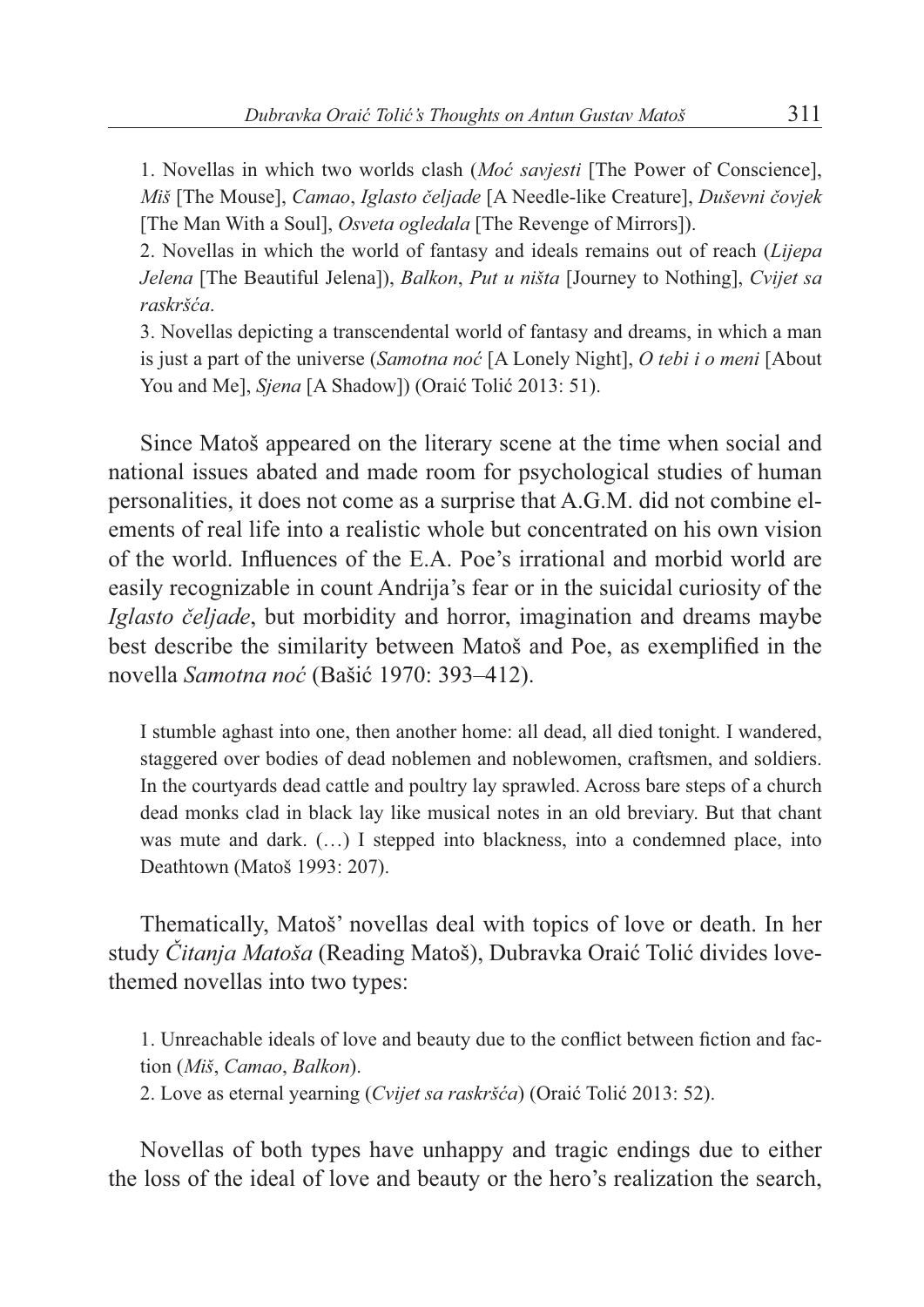the adventure, is more important than the discovery and realization of the absolute ideal. Death is depicted as a part of life, as a consequence of the conflict between dreams and reality, as a flight of sorts and a way to express one's dissatisfaction with the material world. His preoccupation with death is evident in the novellas *Samotna noć*, *O tebi i o meni* and *Sjena*  (A Shadow).

Millions step out of the dark, walk in the dark and go back into the dark. They mock, suffer, slaughter, kill.  $(...)$  Love is hatred to them. God is fear. Their emperor is hunger and passion their empress. They ail and die with a curse with which they were born. (…) because I emerge from the dark, tip toe in the dark, and die in the dark. The dark pathway of darkness into more darkness (Matoš 1967: 223).

Dubravka Oraić Tolić claims that the unusual plots, told in a fast rhythm and in , enervating" combinations, are also an expression of the deep ontological crisis, which itself was a result of the crisis of rationalism and positivism in the European art and culture during modernism. Modernist sensibility claimed aestheticism as the only goal of a literary text. Along the same lines, narrative texts lost clear story lines as a consequence of broken cause and effect relations, as exemplified in fusions of dreams, fantasy, and transcendental states. Another consequence of nonlinear plots is the disappearance of clear genres limits, i.e. poetization or dramatization of prose.

Oh, how painful it is for a human to avoid another human! Because I look for Him, but he doesn't exist. Because I look for the soul, but it doesn't exist. Because I look for the law, but it doesn't exist. Because I look for justice, but it doesn't exist. Because I look for the truth, but it doesn't exist. Because I run away from people and catch a man. Because I run away from myself and keep turning on my heel around my own damned axis (Matoš 1967: 224).

In *Jesenska idila* (The Autumn Idyll), we see dramatization of prose as a result of genre blending. A butterfly, a wilted rose, a pair of trousers, a shirt, a sock, a wall, a table, and water all take part in a conversation. In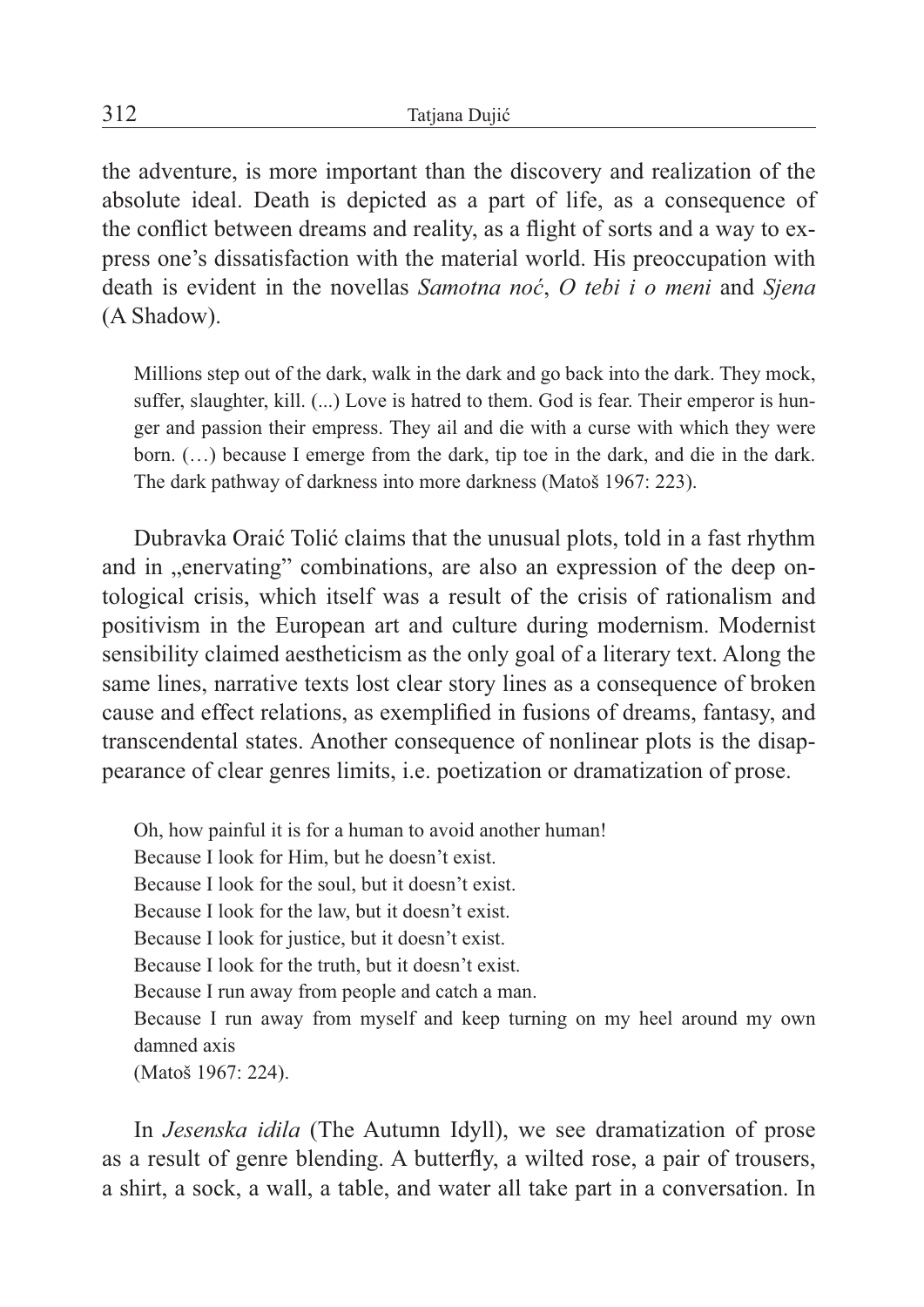this way a fantasy story taking place between life and death, dream and reality is created and includes laments about women, love, and homeland.

Chair: May man be damned, his own and everybody else's enemy.

- All: Damn him, damn him!
- Shoe: Who has cried more than me because of him? He bothers and tortures me, he wears me out and tears me apart.
- Sock: Oh, shoe, sweetheart! You must have forgotten me (Matoš 1967: 280).

Matoš does not follow specific literary rules. He approaches a literary work as an artistic phenomenon with specific and unique features. In the culture of modernism, which was introduced by A.G.M., identity is understood as an ontological entity. A.G.M. feels as an outsider in his own national culture, and due to displacement of his own choosing, he lives in both external and internal exiles. His characters are not only psychologically removed from the world; he stresses their idiosyncrasies and their shift away from familiar reality (the characters live away from their homelands and travel to distant places). He often includes his personal opinions, view and autobiographical elements when creating characters. In his symbolist novellas, his autobiography resides in the displacement of the characters and their status as outsiders, which corresponds with Matoš's own exile, and in the portrayal of the artist as a misunderstood person.

Lacković was not a rebel, on the contrary, but the notion that he, a decent and hardworking human being, was not able to find food and shelter, made him so furious that he stretched out his hand as if wanting to strangle the dark night. He forgot that he had taken the poor girl with him to use her as a cheap but excellent model. He secretly sobbed all the way because he remembered his mother, a poor woman living on a small pension by the sea; he also remembered a good, beautiful, poor girl who he wouldn't be able to marry for a long time because both of them were like those tears falling onto his sleeve (Matoš 1967: 321).

When we take a closer look at the characters in Matoš's prose, we can conclude that they are modern individuals who carry the burden of their intellectual or artistic ideologies. They are failed students, eccentrics, autistic individuals, or individuals who lose touch with empiric reality by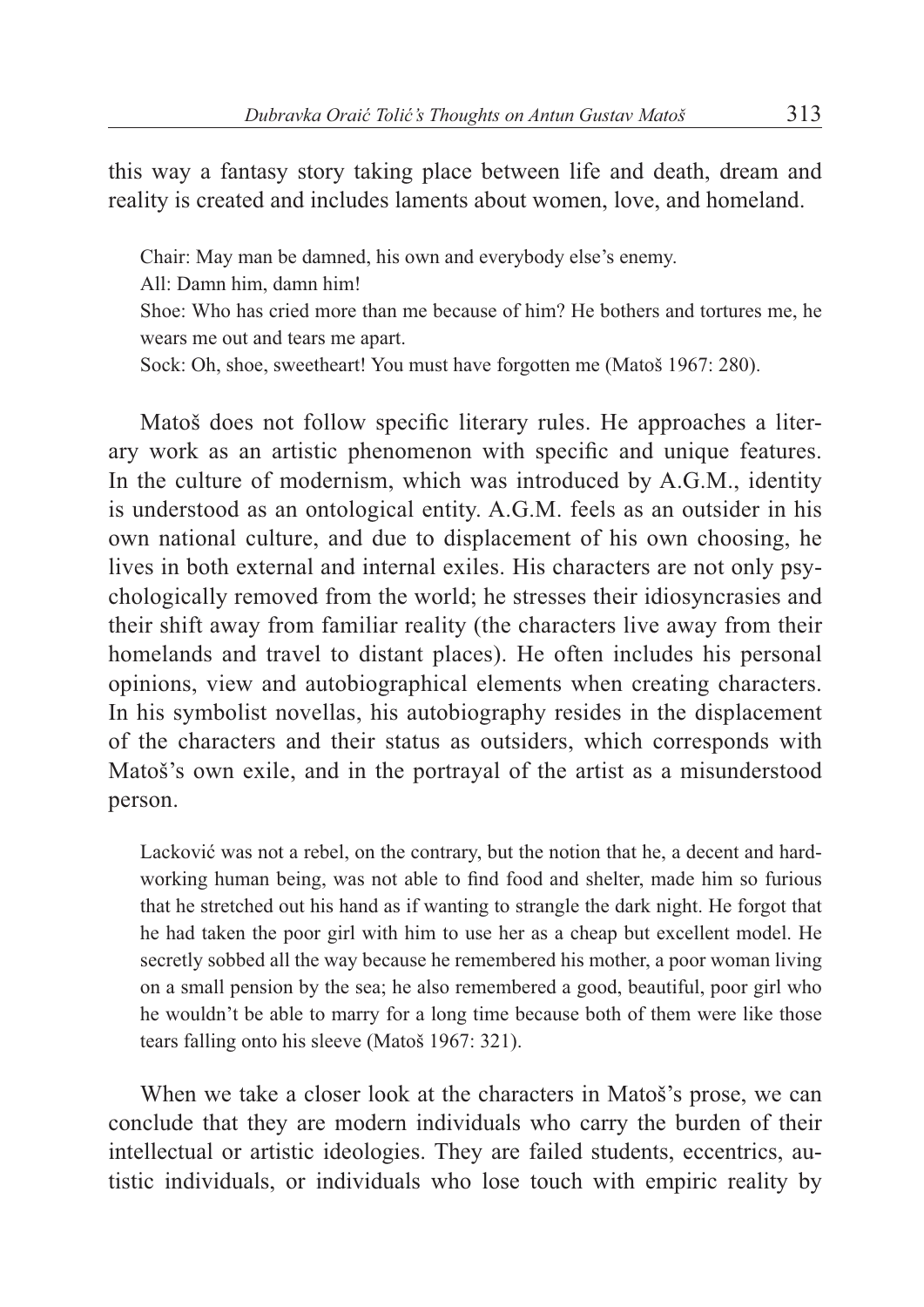withdrawing inward, into the world of dreams or imagination. Their psychological motivation is based on the immersion into the world of their own subjectivity.

Landscape is present in every Matoš's work as an independent topic. (…) For Matoš, individual landscapes are associative of a variety of subjects. This particular impressionist characteristic, in which the landscape, as a cause of emotional excitement, has the ability to trigger sparkling associations about the world. It is the landscape where Matoš found an original and basic inspiration for his entire literary output (Šicel 1966: 55).

A.G.M. combines the direct experiences of nature with other stylistic elements, creating a synesthetic unity.

Flowers sing colourful pastorals with scents of daisies and Midsummer Day flowers. The lake whirrs a silver hymn, sable corals hum from dark forests. In the sky a blue silk flag crinkles. Playful girls jump out of thick bushes, groves, and forests, whipping the air with their sweaty bacchanalian hair. (…) Have you seen and do you love the ocean? I've heard it in Brittany. I saw it with my ear (Matoš 1967: 341, 343).

Antun Barac sees Matoš's landscape as an expression of inseparable connection of Matoš's identity to his homeland.

Matoš started to cultivate our landscape – not only because he wanted to create beautiful images, but because he deemed the man a part of the soil, tied with invisible ties to the grass, the tree, and the stone – in short, to all that already shaped his view of the world in childhood (Oraić Tolić 2013: 357).

## **2. Types of Female Subjects in Fictional Prose**

In her study *Čitanje Matoša* (Reading Matoš), Dubravka Oraić Tolić reflects upon his gender policy and literary work by researching his worldview, and stylistic representations and ideas about women, limiting her research to feuilletions and reviews. The purpose of this reading is to shed light on the position of women in A.G.M.' novellas.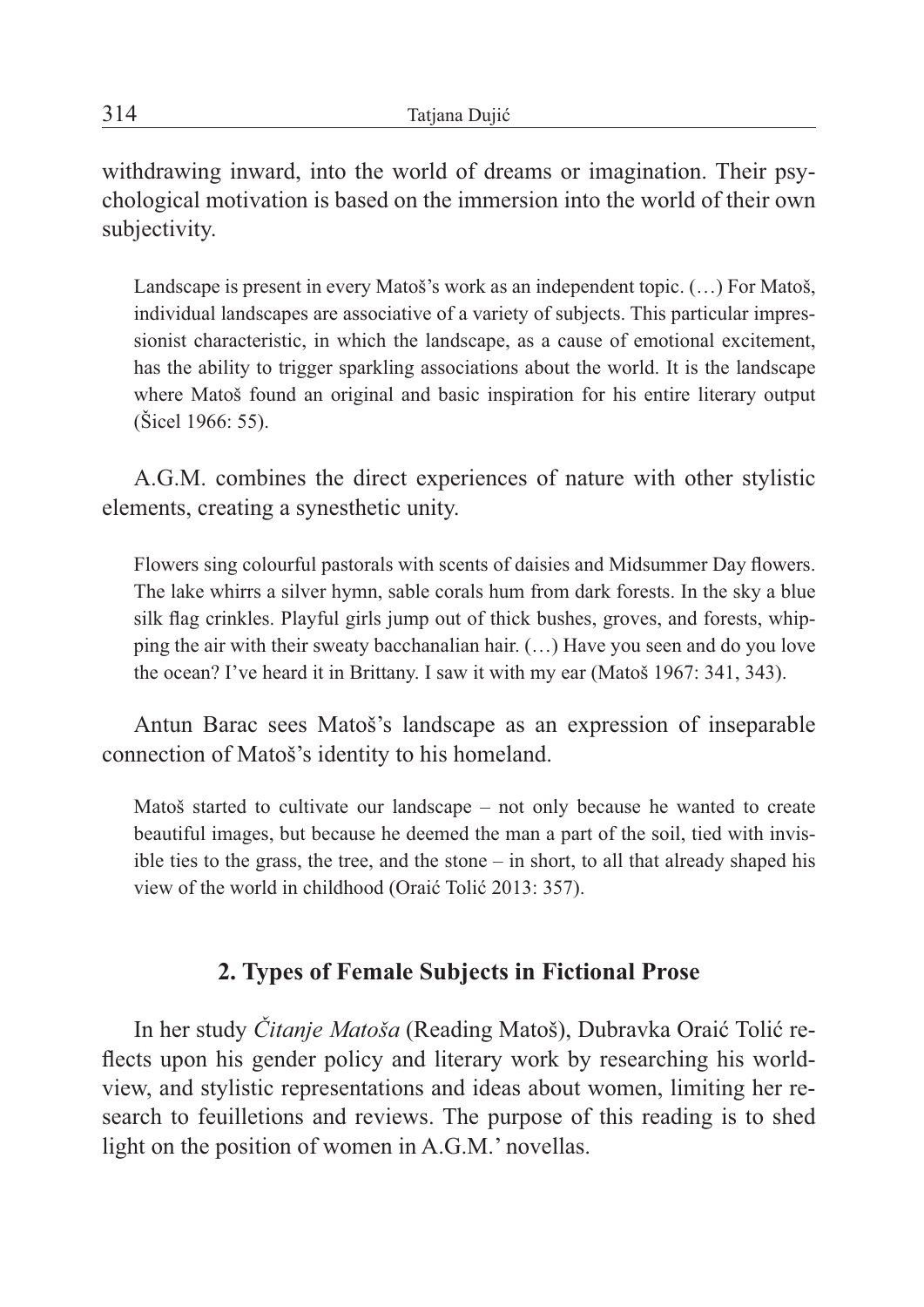Modern culture is based on a strong gender dualism. Strong differentiation between genders and barriers between men and women in Matoš's work are due to social and cultural circumstances and the ontological crises occurring at the turn of the  $19<sup>th</sup>$  to the  $20<sup>th</sup>$  century. They did not take part in discussions, did not make independent decisions. A woman's most important and most sacred duty was to give birth and raise children.

It did not even occur to Matoš to try to define the relationship between sexes as a specific and complex relationship between human beings in general, as a relationship in which equality plays an important but not the only role, a relationship in which conflict cannot be completely eliminated because it is an encounter of two separate personal freedoms, a relationship rife with absurdities and paradoxes, so that national solutions are not the best solutions (Lasić 1986: 173).

"Symbolic androgynous characters, products of modern culture: geniuses, dandies, bohemians, flaneurs, supermen, and independently wealthy men" played an important role in reducing down gender roles during modernism (Oraić Tolić 2005: 89).

Dubravka Oraić Tolić explains bohemianism and describes a bohemian as an androgynous society member. She emphasizes that it is a male "antihero who consciously secludes himself from the society by unconsciously choosing the marginalized female position" (Oraić Tolić 2005: 95).

A bonnet hid in a mess of long, tired hair, like winter clouds that hide the moon. Galoshes instead of shoes. Under the short yellow, once expensive, summer overcoat, hung tattered scraps of a ragged topcoat like wings of a bat. Face musty, damp, yellow (Matoš 1967: 327).

According to the interpretations of gender ideologies, the identity of a flaneur is , not «male», universal, complete, and strong, but «female», private, fragmented, fluid, and a little bit suspicious as are the ladies with whom he shares literary space" (Oraić Tolić 2005: 101).

Therefore, modern artists offer new spaces, where a person can saunter and enjoy idleness. Along with particular areas of a city (railway stations or exhibition halls), surreal worlds became spaces through which one can wander aimlessly.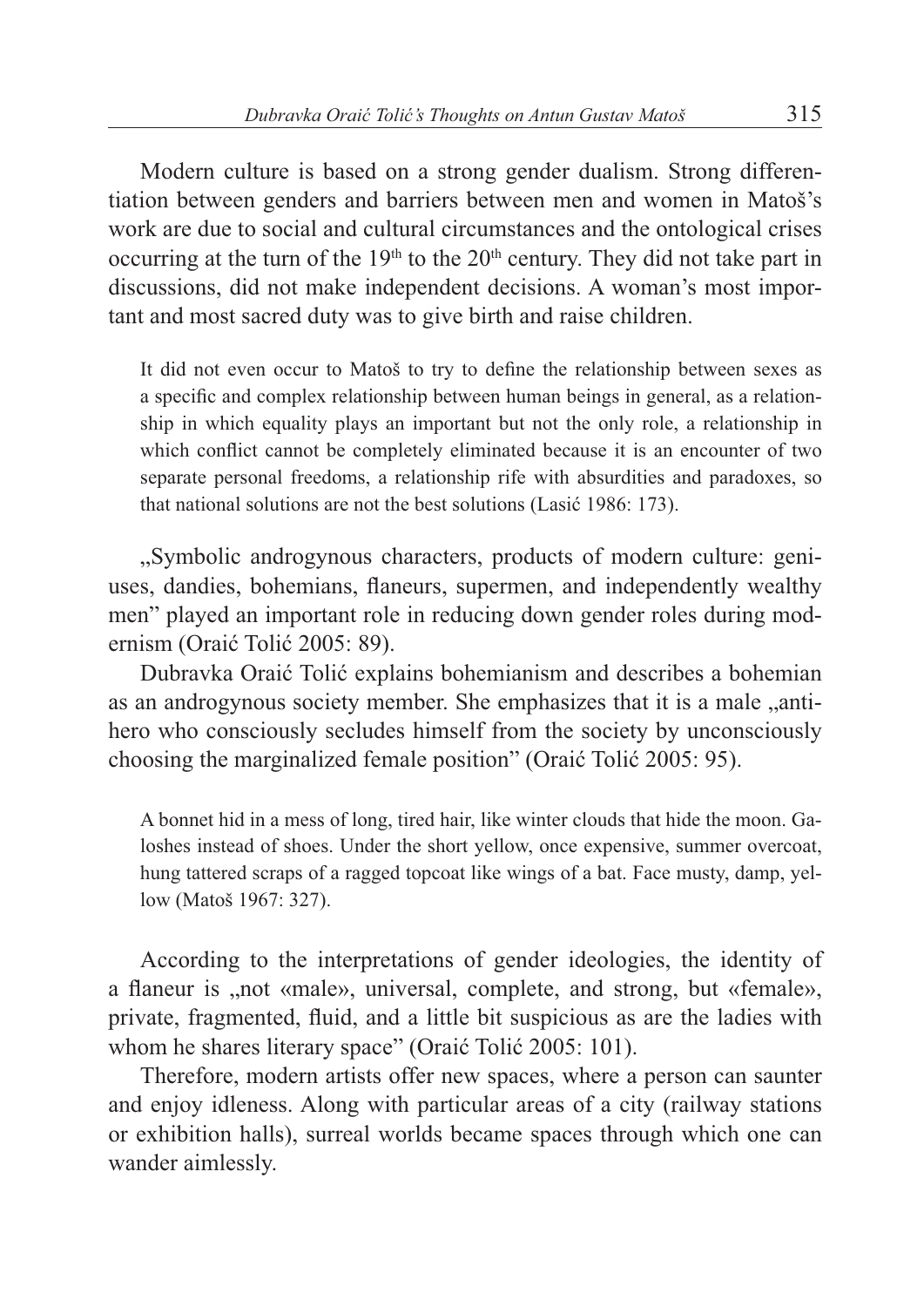The heroine appears in different constructs of nature and fantastic experiences. Dubravka Oraić Tolić emphasizes Matoš's inconsistent evaluation of the feminist movement, whose first wave occurred at the turn of the  $19<sup>th</sup>$ into the  $20<sup>th</sup>$  century. He sometimes speaks in favour of female emancipation, and at other times he enters into heated arguments with feminists.

Stanko Lasić brings up A.G.M.'s view of Marija Jurić Zagorka's work and a firm stand against feminism, "He rejects all feminist demands as «philosophising», «fantasizing», «empty jabber, babble, claptrap», «superfluous, ridiculous, and silly statements»" (Lasić 1986: 176). In the same text, he remembers Matoš's article in "Ognjište" ("The Hearth"), in which the woman is depicted as a mother and a spouse, the same article where he emphasizes that a woman is poetry and loyalty, and everything else is prostitution, which is a form of struggle for emancipation.

His life was filled with women, who sometimes made his life enjoyable and at other times caused anguish. This is why A.G.M. both praised and demeaned women – it probably depended on his latest experience.

The woman is as we want her to be: a slave in the East; Messalina in the Rome of emperors and gladiators; the actress Mericourt among the Jacobites; George Elliot in the company of Millo and Spencer; Sonja Kovalevsky in Russia on the New Path. This is why the woman is often a symbol of her society and time. Schopenhauer's romance writer is the best interpreter of pessimism; Goethe's counsellor the best interpreter of her son's universal spirit. Women are our mirrors broken to no avail by those furious at their own disfigurement (Jelčić 1984: 224).

Matoš's female images embody all classic concepts of the woman and the female principle, ranging from: seductresses to mothers, from women symbolizing love to women, bearers of evil and death. Female characters in his short stories are marked by the conflict among feminist ideas, established gender roles, and the author's political view point that a woman depends on her husband. By limiting physical and psychological freedom and supressing creative potentials of women, the conservative environment and patriarchal beliefs produced the concept of the ideal woman: the woman-the mother-the homeland.

The best example of a personified homeland and idealized woman-mother-homeland could be the character of Pogačićka–a female character that does not fear even certain death in order to defend her beliefs and ideals.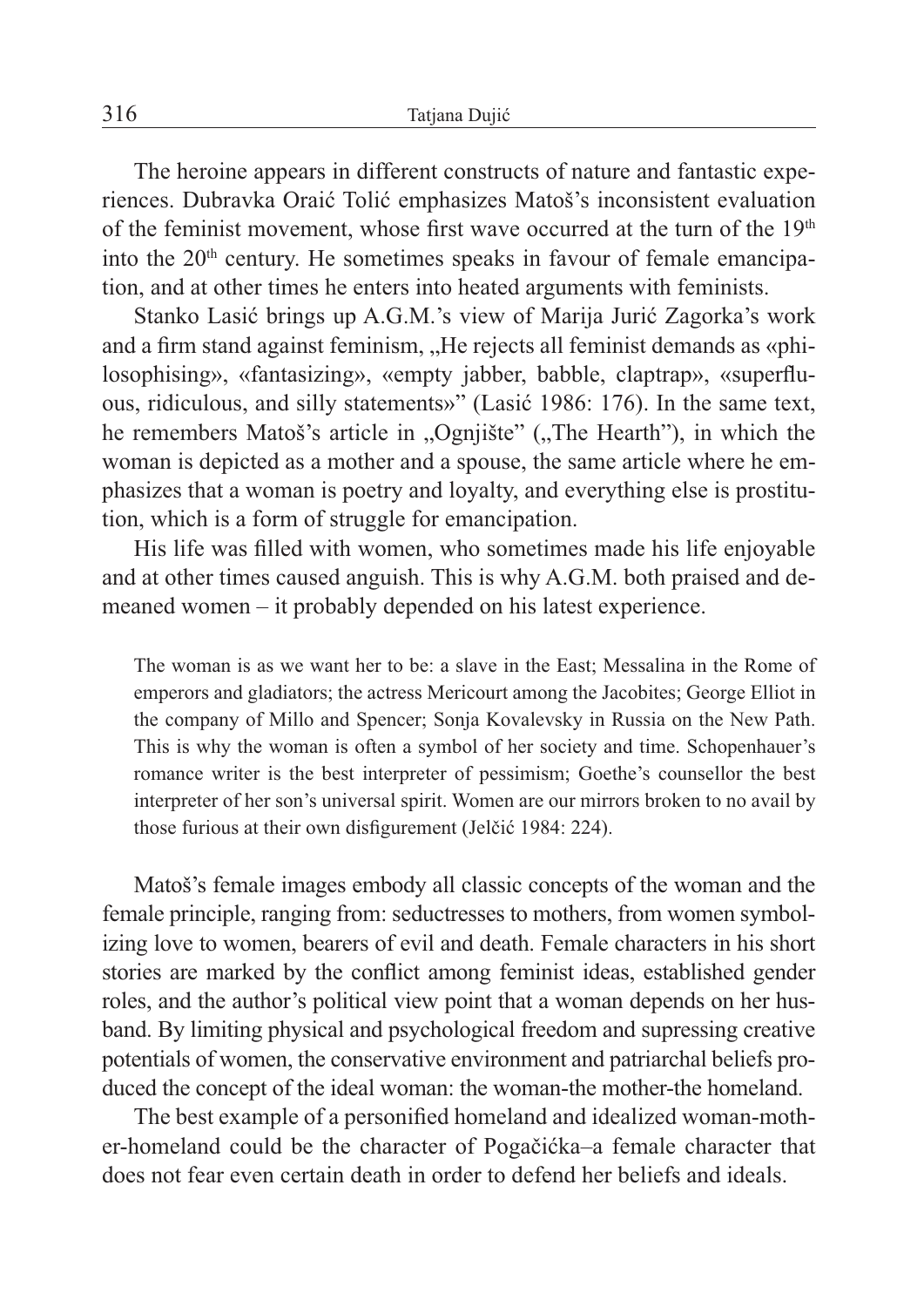Only now, when she felt lonely and abandoned, observing more and more clearly furious, stupid faces and naked swords, the old woman felt terrible fear. Something bit her deep in the chest, her knees trembled, the two or three remaining teeth chattered, and her eyes fogged over. She cringed and started biting her nails. It seemed to her that the chubby officer with a pointed moustache was giving her a nasty, evil look. Down, old woman! – somebody shouted.

And, she, all shaken, stood up bravely and threw a prayer-like look at the shiny nobleman (Matoš 1993: 132–133).

The mother as a type of a weak woman, a keeper of the hearth and patriarchy, outgrows these roles to embody the homeland as the highest ideal. Instinctive behavioural blueprints determine the archetype of the woman and mother, while wishes and needs of women are secondary to social norms. The character of the woman-mother-homeland does not stress either her physicality or her passion unless it is meant as a means to a higher end.

Another female type in Matoš's novellas is a woman who is aware of her beauty and uniqueness. For him, a woman is primarily a beauty and a lover.

Because happiness resides in beauty, and everything is beautiful and therefore cannot be defined. Everything is beautiful, and no pain would last and carry in itself the kiss of the eternal and omnipresent goddess, Beauty (Jelčić 2004: 309).

A.G.M. wrote the following lines to the actress Ljerka Šram, but they can be applied to any woman whose beauty, gentleness, and fragility are metaphors for purity and moral ideals.

She is as beautiful as a work of art, a statue or a live painting. She is like those fragile and precious objects, like a crystal, an emerald, or a ruby, whose shadow shines more brightly than dark lights; she is like those rare Chinese or Persian flowers that can only struggle to survive in our climate under the artificial warmth of a glass roof. She is an instinct, a child, an ingénue. Her appearance is a work of art, and that is why her physiognomy is doll-like; she has the face of a Velasquez infanta, like angels and all those creatures that do not know about darkness and evil because they remain eternally childlike. She is like a blissful sunny day, spreading shiny warmth like Mozart's music and a Botticelli painting–dispersing beauty like purple suits which give a red glow to everything around. She is beautiful, and beauty is a gift, the genes of a woman that enchant like an ideal, like poetry (Oraić Tolić 2013: 201).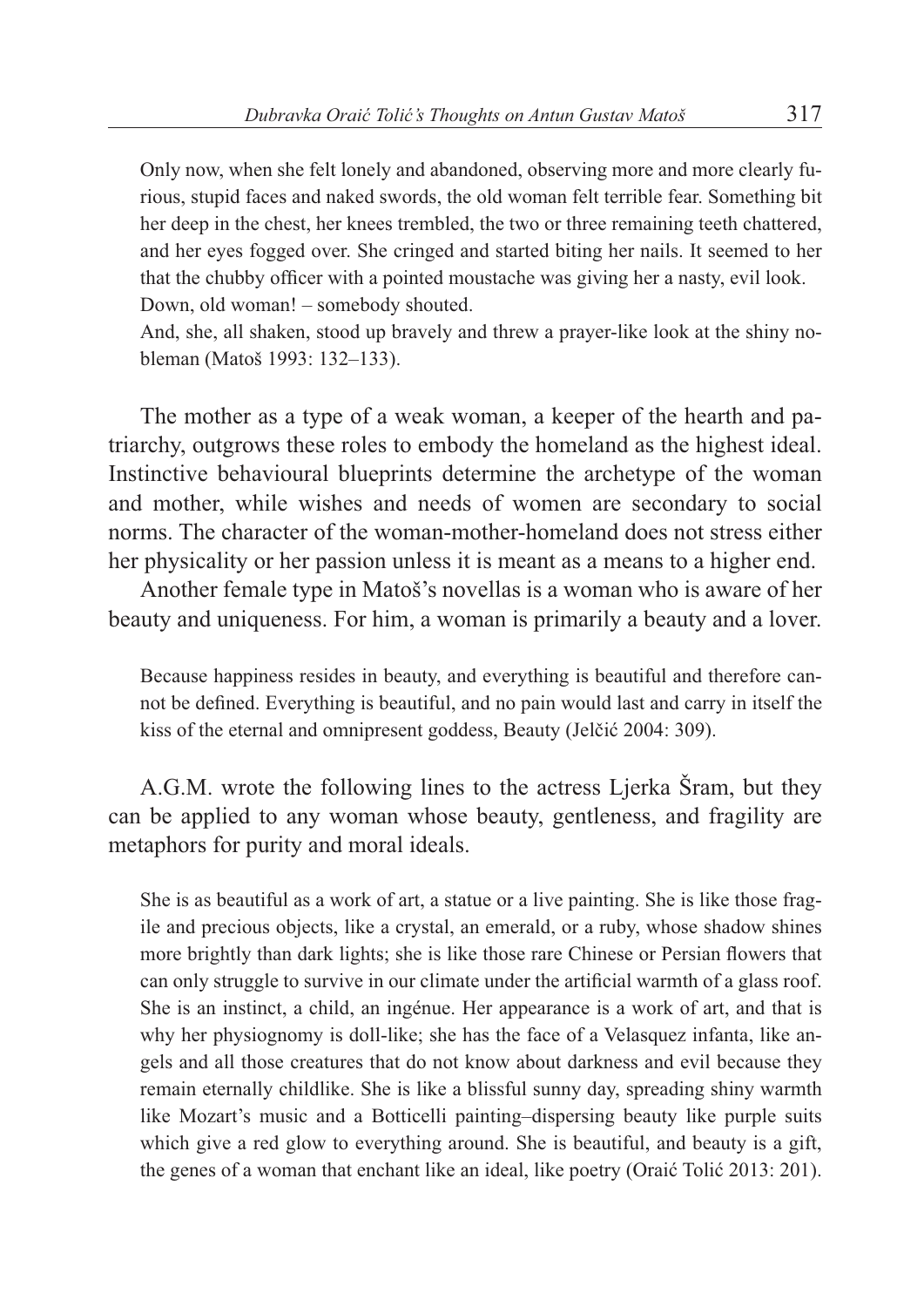Women sometimes reject the socially imposed gender roles, and sometimes they appear in the novellas as symbols of unfulfilled love. However, beauties are still unable to enchant and seduce; they are innocent and naive deep down; they are unattainable and seem very fragile in real world. This is why they are placed in illusory spaces of dreams and imagination, in fantastic settings in which their beauty and naiveté reach a complete aesthetic realization.

A young girl sat on the moss by my head, so pale and tender as if she'd seen only white moonlight, as if she'd breathed evening flowers, as if she'd played only with nocturnal, dark, velvety butterflies. Golden-red tresses fell loosely down her tender, snow-white, naked neck, and long, heavy ringlets shook on her weak, young, budding bosom. (...) On her feet white shoes that had never seen mud. She holds a greyhound on a leash, which lies with its narrow head between its outstretched legs. (...) If it had been nighttime, I would've thought I had seen a sleepwalker, a somnambulist (Matoš 1967: 341–342).

This type of female beauty connects reality and fiction within imaginary spaces and fantastic and unrealistic landscapes in a text, and so female characters become carriers of the highest aesthetic ideals. Their personalities are not marked by either strong individualism or stereotypical roles. They do not give in to social roles, but they do not make their own decisions either. Beautiful women are a realization of beauty, a perfect visual sensation. Selfawareness gives women power. A self-conscious woman makes her own decisions, expresses her wishes, and shows her abilities. Psychologically stronger women are emancipated in the character of the seductress, who still experiences social disapproval because of the emphasis on her physicality and sensuality. This is why the characters of artists, actresses and prostitutes are often superimposed on this type of a woman.

Women artists, conceited ladies, dancers and actresses represent the third type of an aesthetic ideal. The traits of these characters are eroticism, sensuality, and physicality, i.e., the beauty of bodily experience. Characters of the female artists often become femmes fatale.

The rhythm of your stature is the sleekness of a snake that isn't aware how horrible its stare and poison are. And the snake, as cold as an ancient noble revenge, wrapped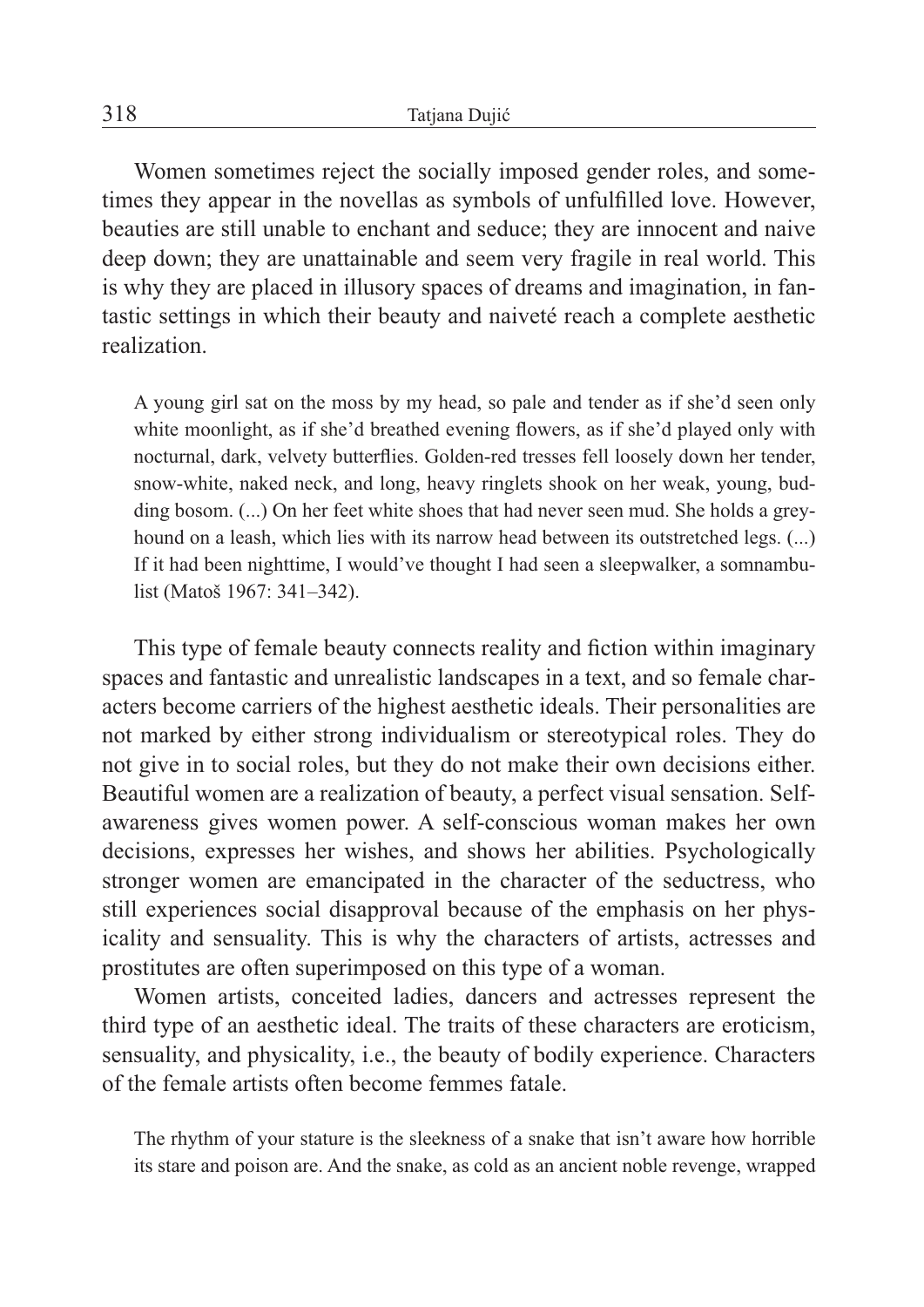itself around my chest and my heart, and my spellbound, cursed, and exhausted soul already yearns for the scent of sin, destruction, death, lust, hell, damnation. Dry lips already tremble with longing for the apple, the apple of Eve and Pharid's goddesses, for the red sting of a kiss and of death. In material terms, it does not know what love is. As a sick cell, the daughter of Ganesh does not know the law of moral gravity. She is the sun and knows that she is the sun whose play resembles that of tragic noble planets before the Revenge, before the Revolution. I, the adorer of nature, can see in Her all her terrible beauty of great indifference... (Matoš 1967: 352–353)

Strong women seduce with the uniqueness of their gender and realize their plans with the freedom they feel and live. They are wise, intelligent women who follow their instinct for self-realization, and disregard social disapproval. In this way the character of the femme fatale combines the "male" public and the "female" private elements. Women objects thus become women heroes. "Like water, she can refresh and cheer you up, but also destroy, drown the unskilled, weak swimmer" (Oraić Tolić 2013: 200).

I considered her a foreign beauty, some tycoon's lover, a young artist still unknown in Paris (...). She was bored by the gilded cage, the sporting scene, the world of finance and diplomacy and wanted to experience the adventure of artist's love.  $(...)$ When I offered her my hand, I felt the heroism of love. If she had told me to kill somebody or to kill myself, I would have obeyed without a second thought. (...) Today I am a wretched, tired man of thirty, the age when others start to live. In prison I got used to terrible faults and atrocities, lost all my teeth and my sight, damaged my lungs and health, and lost every trace of enthusiasm for women, without which I cannot be an artist (Matoš 1993: 213–214, 218).

Heroines in Matoš's fictional prose carry all signature traits of his poetic expression (poetization, anesthetisation, specific understanding of landscapes, synesthetic experiences, the inseparable connection between personality traits and the land, interconnectedness of dreams, imagination, and transcendental states, irrationality, autobiographical traits, flaneuristic subjectivity, stylistic pluralism). They are the soul of his texts, and the text, indeed, is life.

A woman was neither a form of entertainment nor an ideal to me but life itself, the very contents of life. (...) was only interested in women in my life. She was my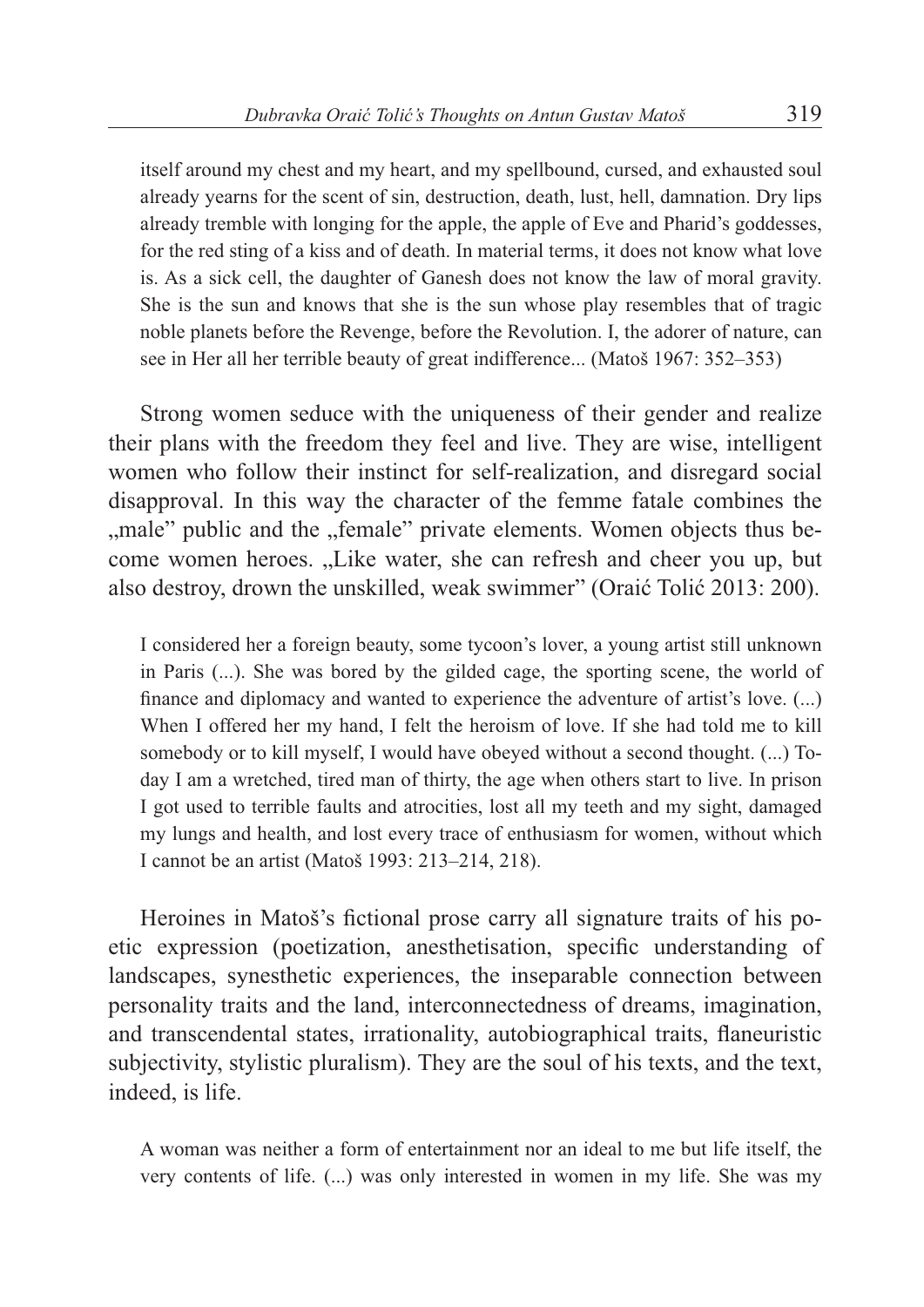wine, ideal, everything. I read only about women, I dreamed only of women. (...) At first, drunk on beautiful female shapes, I didn't notice that all my lovers were mostly models and lovers by profession-creatures without either brains or a soul. All that is alive does not necessarily live. I became sad, weak, apathetic and realized that the sheer beauty of form, however alive, has no contents if it lacks a soul, and that carefree enjoyments in an atelier are not what I have always wished for (Matoš 1993: 208–210).

From the above mentioned it is clearly stated that the power of Matoš's art lies in linking subjective and intimate with objective and general. He creates his own aesthetic construction connected with ideas of social and cultural opportunities, contrapositions of parentage aspects and an ontology crises at the transition of  $19<sup>th</sup>$  to  $20<sup>th</sup>$  century. Hence his literary work contains very broad panorama of themes and motives, starting with flaunting experience of life, gentle humour and anecdotism through secret and dark corners of a soul to grotesque situations and pictures, bizarre themes and notional-symbolic motivations. Those are the things that make Matoš peculiar and unattainable.

*Translated into English by Ksenija Mitrovich* 

## **Literature**

- Barac A., 1934, *Predavanja o A.G. Matošu*, in: idem, *A.G. Matoš. In Memoriam, o dvadesetoj godišnjici pjesnikove smrti*, Zagreb, p. 11–24.
- Bašić S., 1970, *Matoš prema Edgaru Allanu Poeu*, in: *Hrvatska književnost prema evropskim književnostima*, ed. A. Flaker, K. Pranjić, Zagreb.

Jelčić D., 1984, *Matoš*, Zagreb.

Jelčić D. (ed.), 2004, *Kristali duha: misli i pogledi Antuna Gustava Matoša*, Zagreb.

Lasić S., 1986, *Književni počeci Marije Jurić Zagorke*, Zagreb.

Matoš A.G., 1967, *Antun Gustav Matoš*, ed. D. Tadijanović, M. Matković, "Croatica" no. 24–25, p. 111–120.

Matoš A.G., 1993, *Izbor iz djela Antuna Gustava Matoša*, ed. V. Frangeš, Zagreb.

Oraić Tolić D., 1980, *Pejzaž u djelu A.G. Matoša*, Zagreb.

Oraić Tolić D., 1986, *Matoš i avangarda*, "Croatica" no. 24–25, p. 111–120.

Oraić Tolić D., 1993, *Hrvatski književni Gesamtkunstwerk*, "Republika" no. 3–4, p. 82–89.